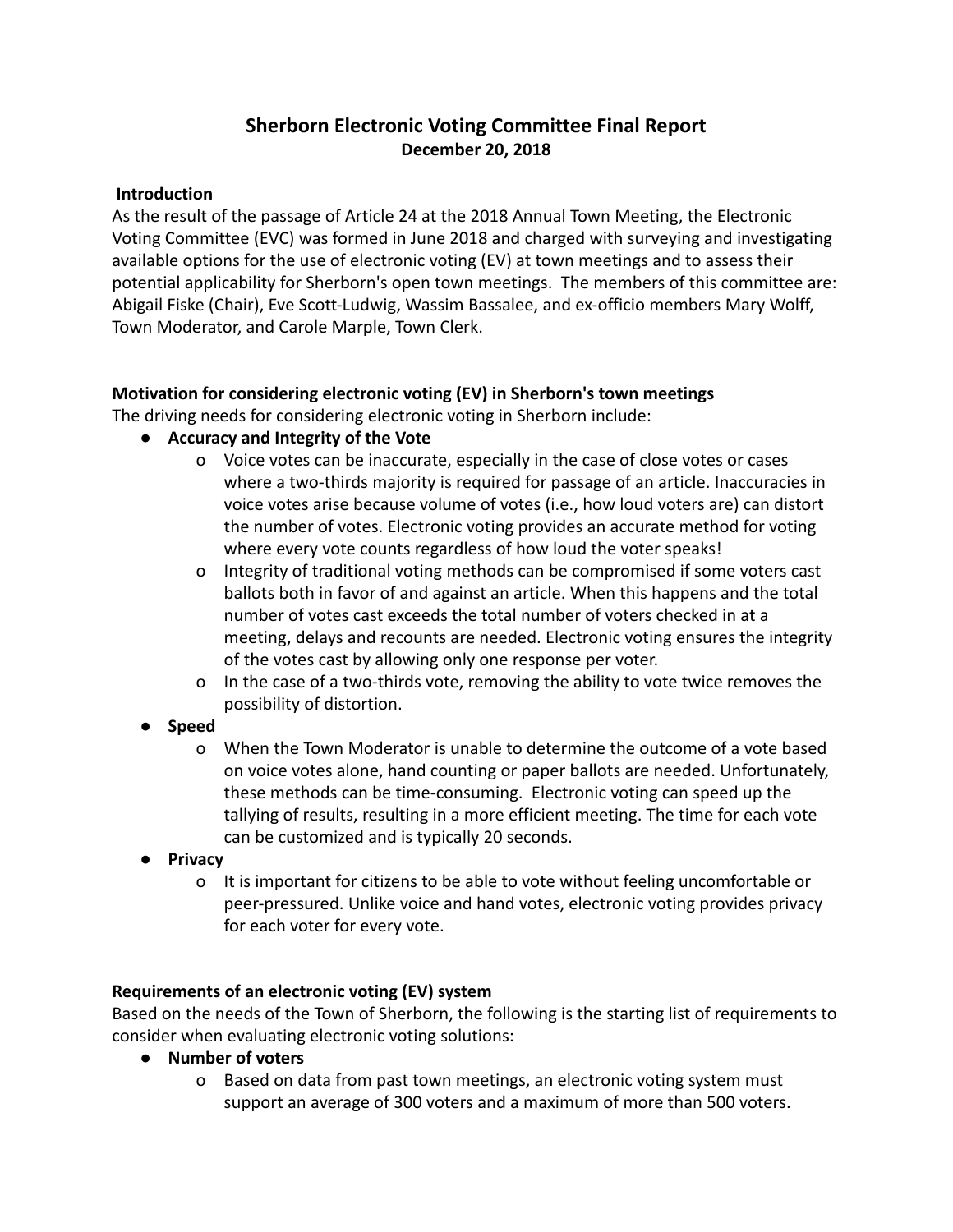#### **● Technical support**

o As Sherborn does not have a dedicated IT department, an electronic voting system must either be easy to configure and operate, such that volunteers from the town can support the system; or the system must be supportable by the vendor (or a 3rd party that is capable of supporting the vendor's system).

# **● User-friendly interface**

o Since saving time in town meetings is a major driver for investigating electronic voting, it is important that an EV system be user-friendly. An EV system that is not intuitive and easy-to-use requires excessive time for explaining the EV system itself, simply shifting meeting time from conducting and counting the votes to debugging EV system usability.

# **● Anonymity**

o Sherborn has an Open Town Meeting (OTM) as opposed to a Representative Town Meeting (RTM). In RTM towns, the voting record of each representative may need to be retained and recorded. However, in Sherborn, we need to ensure that an EV system allows for anonymity of each vote cast. And while the EV system must ensure that every vote is counted, there must be no trail linking a particular voter to his/her votes.

# **● Security**

o An EV system must not be *less* secure than existing voting methods, and preferably would be *more* secure.

# **● Location**

- o The example of our December 2017 Special Town Meeting where voters were split into multiple rooms at Pine Hill School illustrates the need for an EV system that is capable of supporting flexible physical arrangements, including multi-room support.
- o Mudge Auditorium on the Regional campus does not have mobile phone service. Therefore, an EV system must not depend on existing physical factors such as being deployed/used in an area with mobile phone coverage.

# **● Accessibility**

o An EV system must not negatively impact the civic engagement of voters.

# **Evaluation Process**

The committee began research and investigation of available EV systems by conducting an online search of existing technologies and by reaching out to towns in the Commonwealth that have evaluated and used EV systems. We eliminated EV systems that failed to meet the starting set of requirements and selected two candidate vendors for further evaluation: Option Technologies <https://www.optiontechnologies.com/> and Turning Technologies <https://www.turningtechnologies.com/corp-govt/>.

Both vendors were invited to present their EV system offerings at Electronic Voting Committee meetings. In addition to the starting list of requirements from the previous section, we explored the following topics / questions with each of the two vendors:

**Option for a Free Pilot.** This will help with: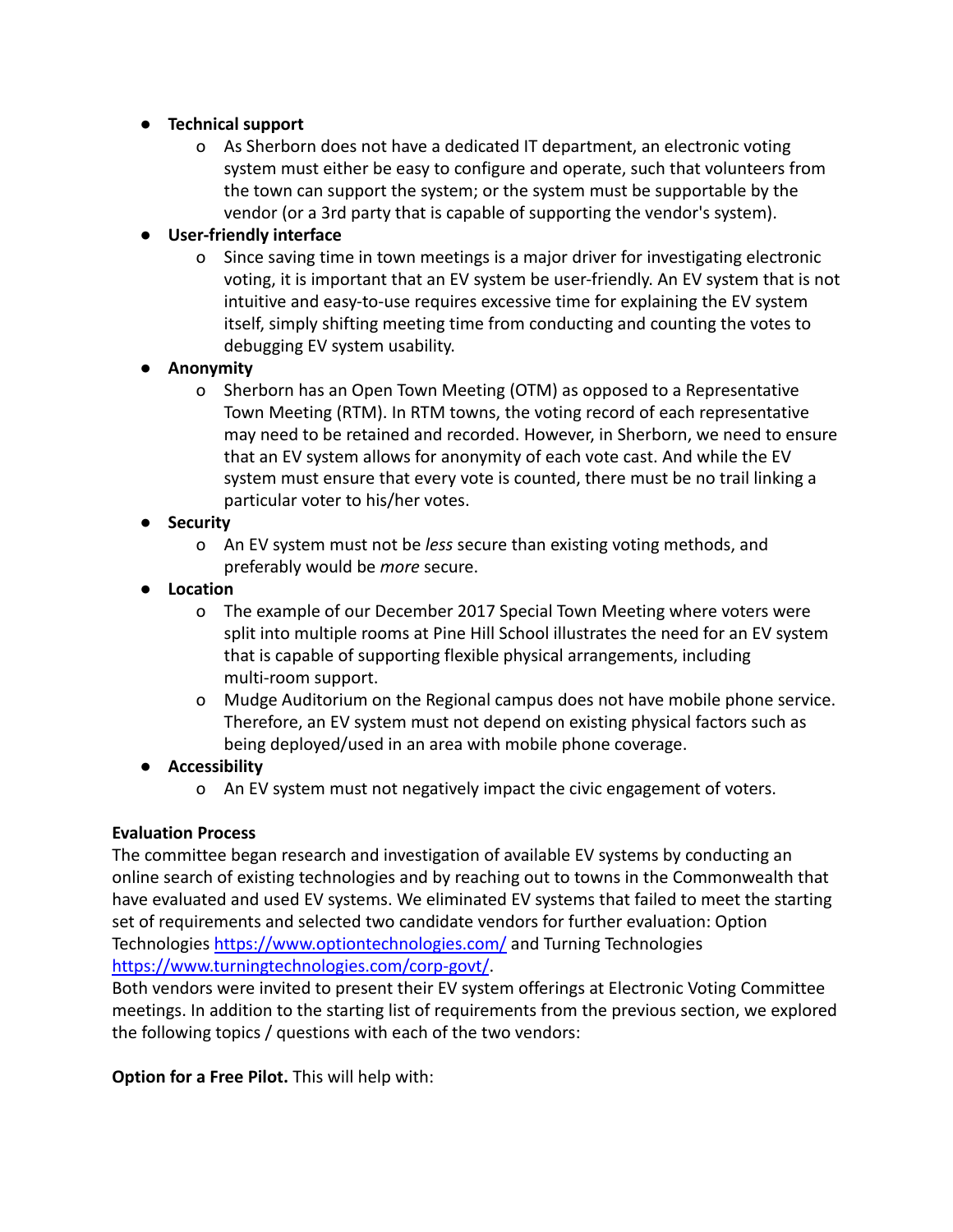- Socializing the system introducing citizens to a new voting process, with no cost to the town
- Ensuring technical feasibility (e.g., no cellular phone coverage, or any interference there might be with the transmission band)
- Assisting Sherborn in developing a well-defined step-by-step process for implementation of EV at town meetings, should the town decide to move forward with this technology

**Different pricing options**. Options included purchase vs. rental and how the pricing differs between a one-time rental vs. multi-year lease (i.e., does commitment to a vendor for 'N' years result in better pricing?)

**Flexibility and expandability.** If the town leased or purchased a system with a certain number of handsets, and if a surge in number of voters was expected for an upcoming town meeting beyond the number of handsets purchased/leased, can the vendor accommodate such surges and under what terms?

**Possibility of renting from other municipalities that own the system.** This also means that the contract terms must be reviewed, including software licensing terms, if any.

# **System deployment, usage and maintenance.**

- What is involved in system pre-test, pre-configuration/pre-programming?
- Ongoing system updates/maintenance?
- How often do EV handsets get lost after a meeting? What is the remedy in such a situation?

# **Integration with existing town meeting processes and procedures**

- Check in process (EV handsets)
	- o What, if anything, will the check-in team have to do differently when using EV? For example, what is the process for distributing handsets?
	- o How do we ensure that non-voters are not issued EV handsets?
- Education
	- o How do we introduce the system and educate voters on system use, both the first time we use the system and at the start of every subsequent town meeting where EV is used?
- Check out process
	- o What, if anything, will the check-out team have to do differently when using EV? For example, what is the process for collecting EV handsets?
	- o How do we ensure that handsets are returned?

**Evaluation Results**

**Turning Technologies Option Technologies (OTI)**

# **Technical Support**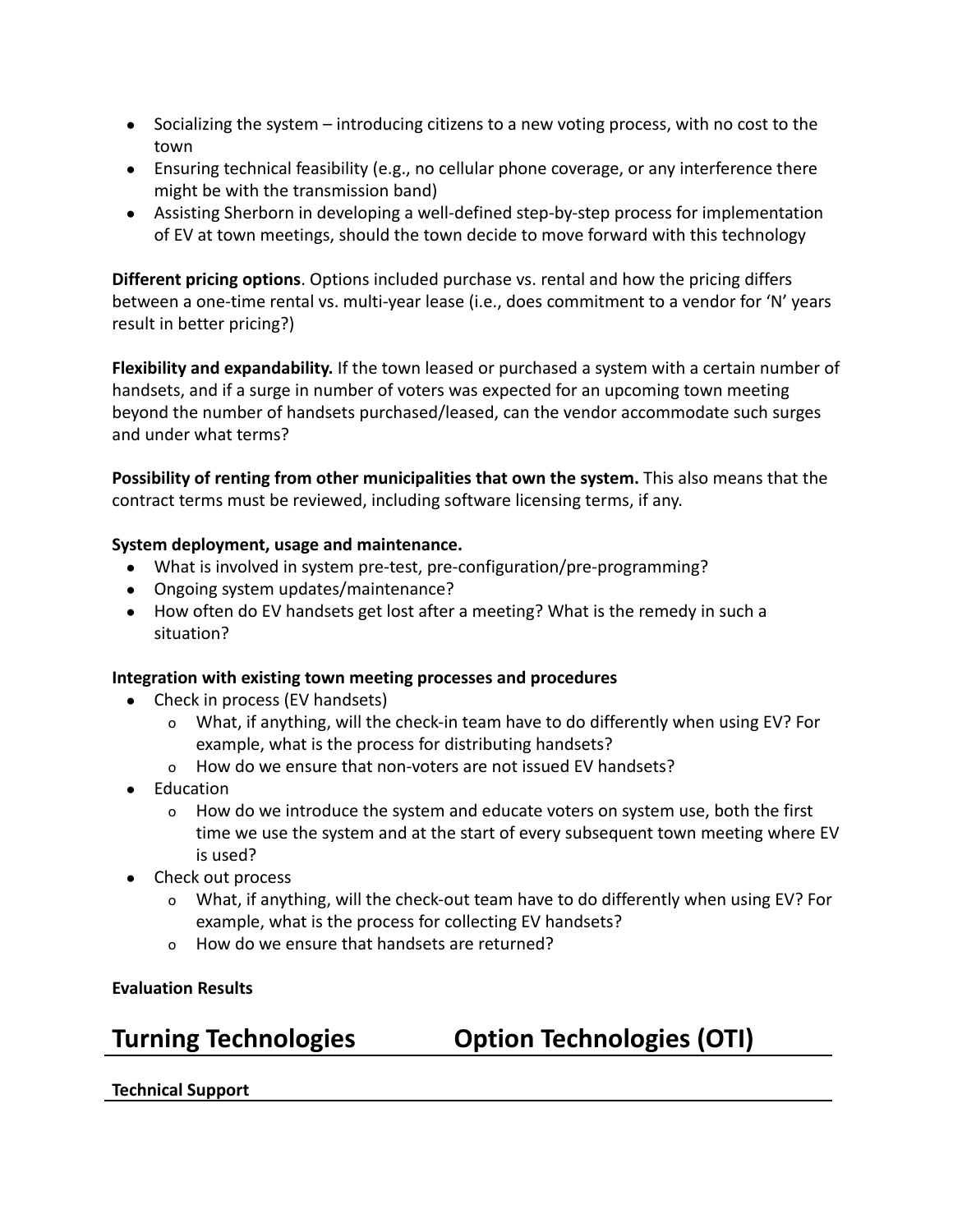Turning Technologies makes support personnel available (\$) to assist with conducting electronic voting in town meetings. In addition, they have online training material that may be used by municipalities that wish to learn how to use their system.

**Advantage:** N/A

The committee felt that OTI not only makes support personnel available (\$) to assist with conducting electronic voting in town meetings but providing a fully-supported service is their preferred (and perhaps *only realistic*) engagement model.

#### **User-Friendly Interface – Handsets**

Voting is carried out using handsets that are distributed to each eligible voter. Voters select a number that corresponds with the vote they wish to cast (e.g., 1/A for Yes; 2/B for No). Votes are displayed on voters' handsets and transmitted wirelessly to one or more receivers connected to a computer that aggregates the votes and displays the results for everyone to see.

Voting is carried out using handsets that are distributed to each eligible voter. Voters select a number that corresponds with the vote they wish to cast (e.g., 1 for Yes; 2 for No). The vote is displayed on the handset's screen and wirelessly transmitted to a computer that counts votes and displays the results for the moderator to announce.

The handsets are easy-to-use:

The handsets are easy-to-use:



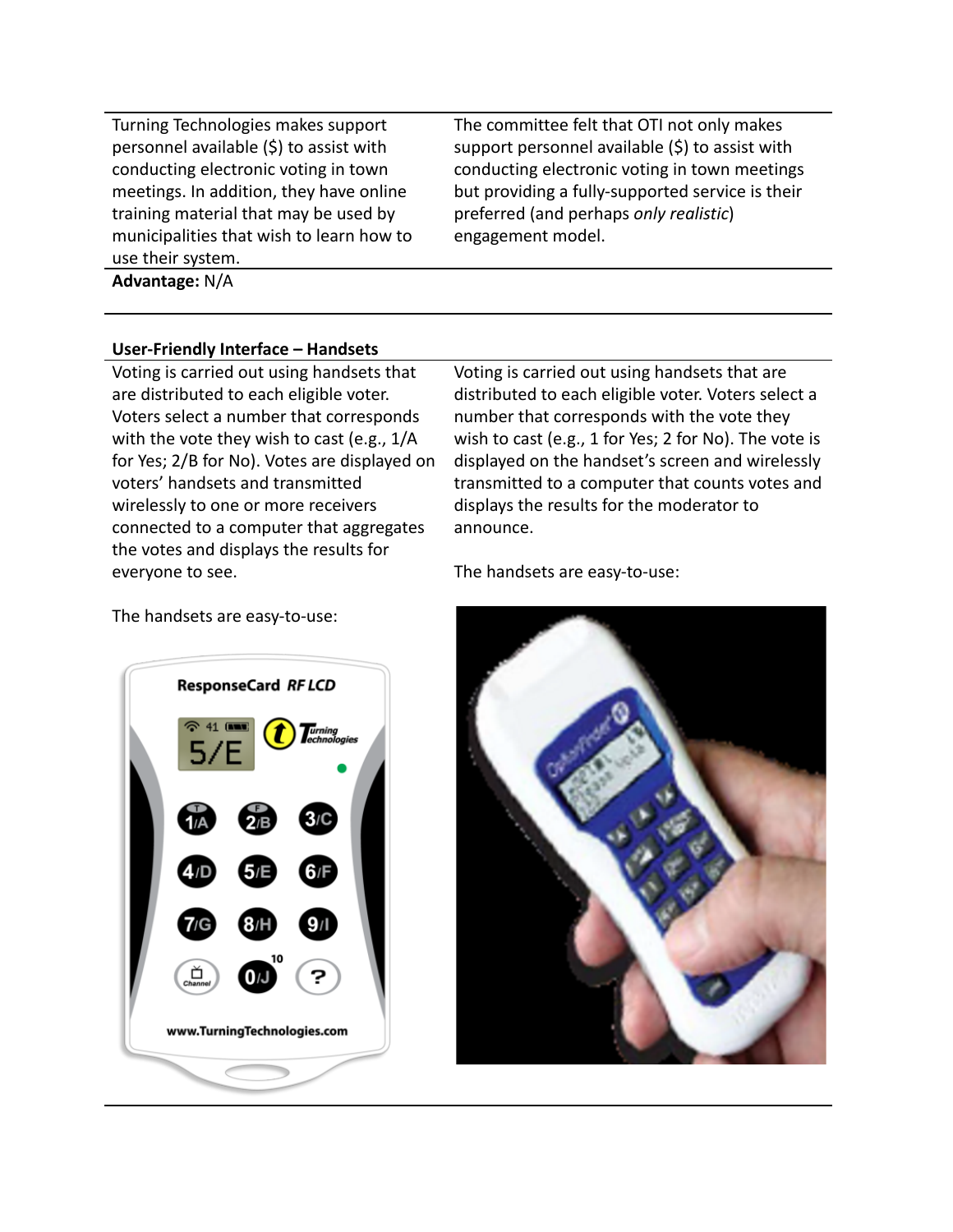#### **Advantage:** N/A

#### **User-Friendly Interface – Display**

The TurningPoint solution is based on PowerPoint, which allows display of a countdown clock and immediate visual tally of results.

The OTI solution uses a flashing light, but no visual clock, to indicate countdown, and there is no immediate visual display of results.

#### **Advantage TurningPoint**

The committee feels that the TurningPoint solution has a clear advantage in terms of display of results, which is important for voter engagement.

#### **Pricing**

For a staffed rental of an EV system supporting 500 voters, the preliminary pricing is \$3,389 + travel expenses for the support person.

For a staffed rental of an EV system supporting 500 voters the preliminary pricing is \$6,786. The price drops down to \$5,293 when signing a 3-year commitment.

#### **Advantage TurningPoint**

Based on the preliminary pricing, the committee expects the Turning Technologies solution to be more cost effective.

#### **Anonymity**

| The Turning Technologies solution enables | The OTI solution enables anonymous voting by    |
|-------------------------------------------|-------------------------------------------------|
| anonymous voting by not requiring         | not requiring association between a handset     |
| association between a handset and a       | and a particular voter. When handsets are       |
| particular voter. When handsets are       | activated and issued to voters during check-in, |
| activated and issued to voters during     | no association is established between a         |
| check-in, no association is established   | particular handset and a particular voter.      |
| between a particular handset and a        |                                                 |
| particular voter.                         | The record that will be maintained is the total |
|                                           | yes and no numbers for each vote. Such records  |
| The record that will be maintained is the | are recorded on the computer that is receiving  |
| total yes and no numbers for each vote.   | the votes, which in the case of OTI is an       |
| Such records are recorded on the          | OTI-supplied computer. OTI, upon Town request   |
| computer that is connected to the         | can provide the subset of records required for  |
| receiver(s)-a town computer. Data         | compliance with voting laws and can erase       |
| privacy is maintained by the Municipal    | everything else to ensure maximum anonymity     |
| Clerk's office.                           | for town voters.                                |
| <b>Advantage: TurningPoint</b>            |                                                 |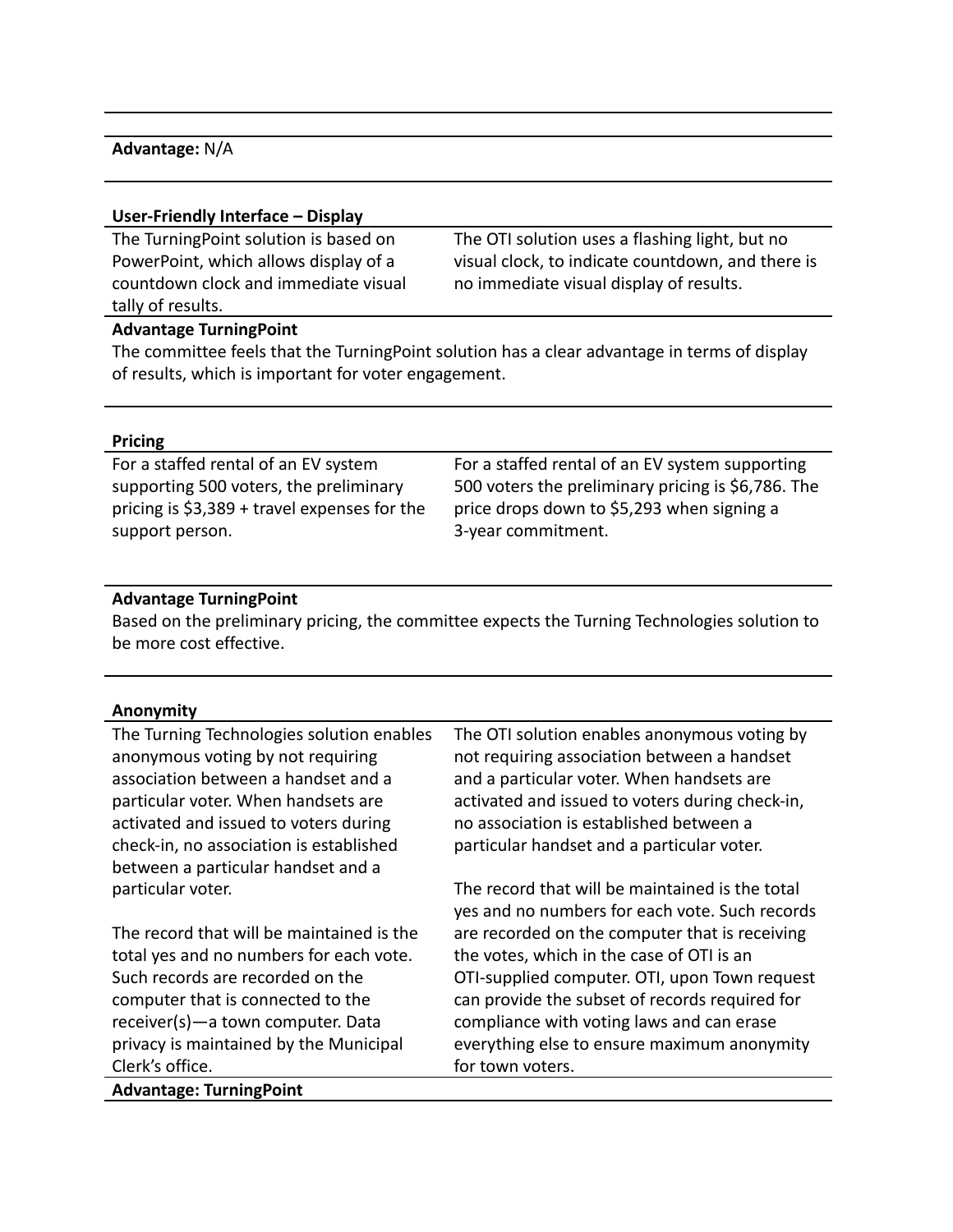The committee feels that retaining control of voting data on Town laptops is more advantageous.

#### **Security**

The Turning Technologies EV solution employs industry-standard encryption technology to ensure secure transmission of voting data from handsets to vote-counting computer.

The OTI EV solution employs proprietary encryption technology to ensure secure transmission of voting data from handsets to vote-counting computer.

#### **Advantage: Equally Secure**

#### **Physical Arrangement**

Turning Technologies' solution is wireless. Handsets transmit voting data to receivers. If a multi-room arrangement is necessary, different receivers/computers can be placed in different rooms in order to support aggregation of all votes. The Turning Technology solution supports a flexible physical arrangement.

OTI's solution is wireless. Handsets transmit voting data to vote-counting computers. If a multi-room arrangement is necessary, more receivers/computers can be placed in different rooms in order to support aggregation of all votes. The OTI solution supports a flexible physical arrangement, but at an additional cost.

#### **Advantage: TurningPoint**

Although both solutions support a multi-room arrangement, the OTI solution is more expensive.

#### **Integration with Existing Town Meeting Procedures**

| Check-in:                                  | Check-in:                                         |
|--------------------------------------------|---------------------------------------------------|
| Beyond distributing handsets, the          | OTI's standard service is to deploy a complete    |
| TurningPoint solution does not change the  | solution from check-in to check-out. We           |
| existing check-in process, allowing the    | discussed with the vendor the requirement to      |
| continued use of Poll Pads.                | maintain the use of Poll Pads as part of our      |
| The use of EV does not change our existing | check-in process. Based on initial discussion the |
| process for non-voter registration at the  | committee did not feel confident in the potential |
| meeting.                                   | integration of the check-in process.              |
| Running the meeting:                       | The use of EV does not change our existing        |
| The Turning Technologies solution is based | process for non-voter registration.               |
| on Microsoft PowerPoint and can            | Running the meeting:                              |
| therefore be run from the same laptop      | The OTI solution is an integrated solution that   |
| running the meeting presentation. There    | uses OTI's laptops. By default, vote tallies are  |
| are no additional audio/video (A/V)        | displayed on OTI's laptop for the moderator to    |
| requirements.                              | see.                                              |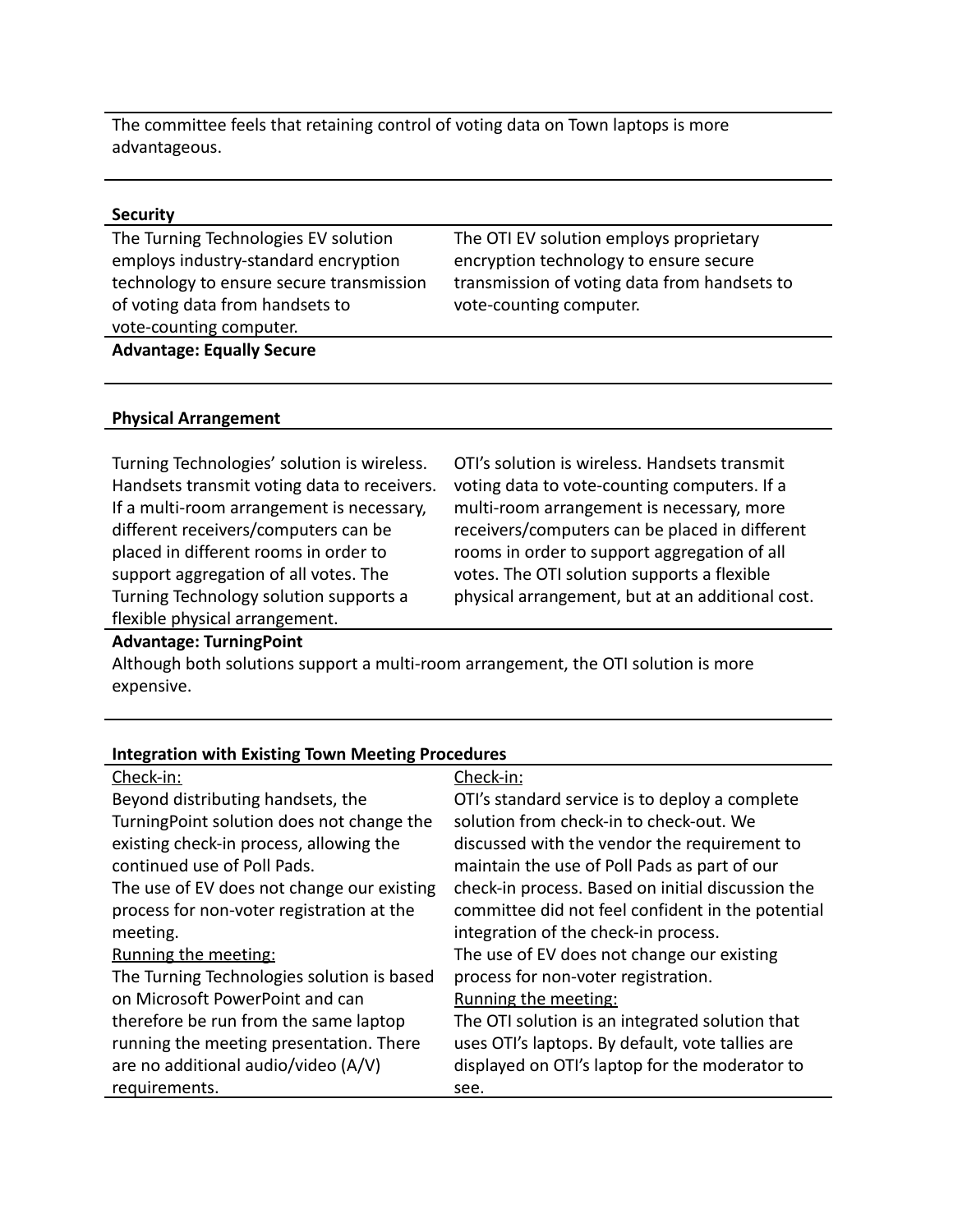| Check-out:                                 | Check-out:                                        |
|--------------------------------------------|---------------------------------------------------|
| With the exception of collecting handsets, | With the exception of collecting handsets, the    |
| the use of EV does not change our existing | use of EV does not change our existing            |
| check-out process. The committee           | check-out process. The committee explored the     |
| explored the possibility of lost handsets  | possibility of lost handsets and found that to be |
| and found that to be historically rare.    | historically rare.                                |

#### **Advantage: TurningPoint**

The committee feels that the Turning Technologies solution more seamlessly integrates with our existing meeting flow including the continued use of Poll Pads for check-in and use of the same laptop for presenting meeting articles and voting results

**Overall advantage: TurningPoint.** Based on our evaluation, the committee has judged the solution provided by Turning Technologies to be superior in meeting the requirements discussed above. Further, the committee believes that the use of the TurningPoint solution will be valuable for the following reasons:

- Ease of embedding into our existing meeting flow
- Town control of data
- Retention of paper trail

# **Other Considerations**

Two areas the committed anticipated would need addressing should the town decide to implement electronic voting included:

# **(1) The Sherborn Town Bylaws have some specific language that prescribes certain options for voting:**

Chapter 2, Section 1A

Section 1A. Whenever a two-thirds vote is required by statute, such vote may be declared as such by the Moderator without a count and be recorded as such by the Clerk upon such declaration; provided, however, that seven (7) or more voters may challenge such declaration, at which time a count shall be taken. *(Amended 1997)* ( .. at which time a count shall be taken)

Chapter 2,, Section 6

Section 6. When a unanimous vote is not obtained on any substantive motion requiring a vote greater than a majority for passage, the said motion shall be voted upon at the same session by written ballot, using the same check list, if fifty voters so request. *(Amended 1972)* (..by written ballot,…)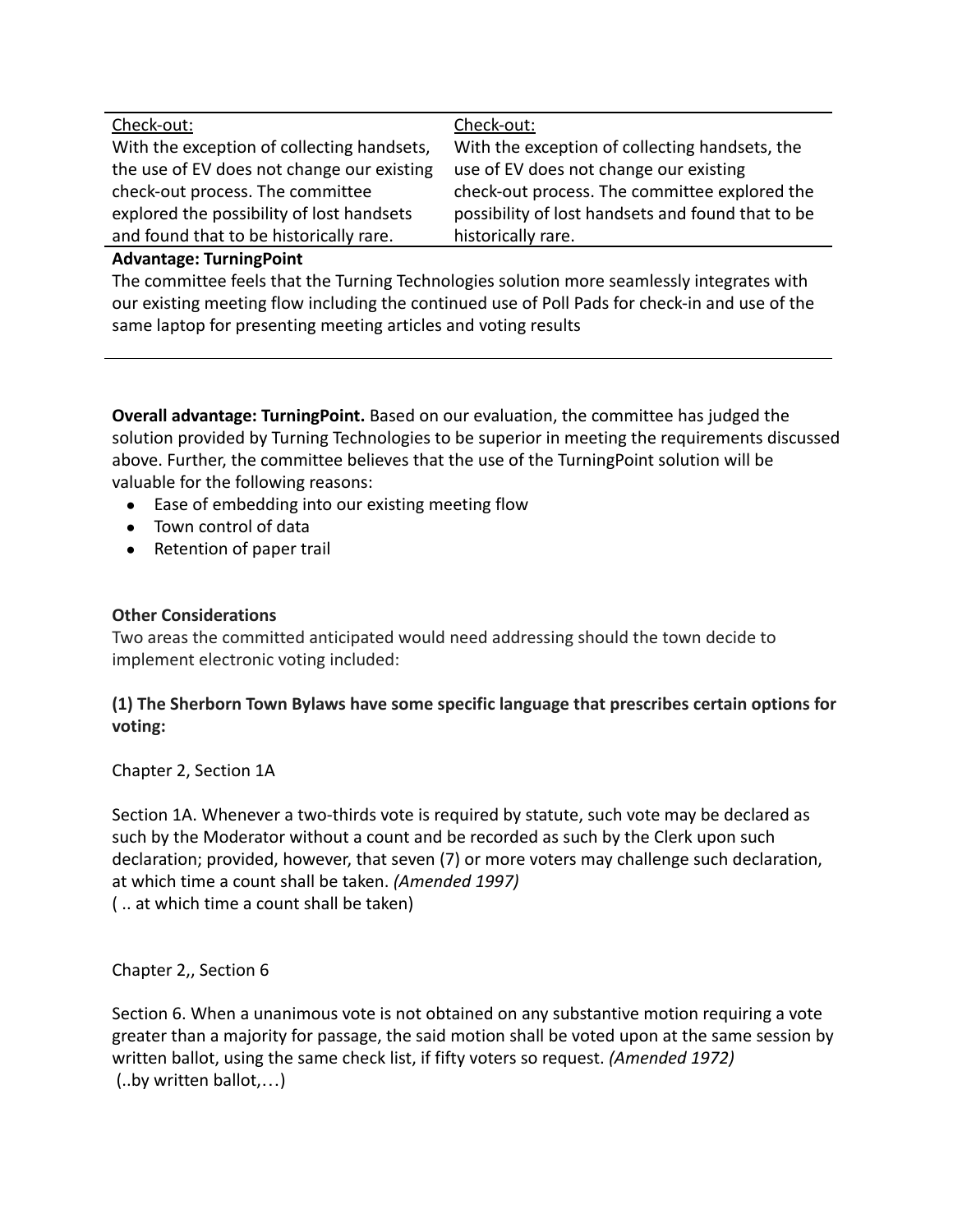The question is would implementation of electronic voting require amended bylaw wording, either through a direct change to the current language OR the addition of language stating 'the method of the count shall be up to the discretion of the moderator.'

The initial advice from Town Administrator David Williams was to 'proceed with the option that provides the most flexibility and least specificity, which would be the 'moderator's choice' option.'

● This language keeps the options open-ended in case of future technology changes.

We then contacted Town Counsel, Darren Klein, who looked into the matter to see if further changes and/or additions need to be made.

The current feeling is no. He has seen Electronic Voting used elsewhere without bylaw wording changes and specifically for Sherborn he feels no changes are required for the following reasons:

Chapter 2, Section 1A: wording is broad enough, no need to amend

Section 6: in the case of a 'written ballot' –it will remain in place that in the event 50 people challenge a vote, we will return to a 'recount' in the way of a paper ballot.

Town Counsel will look further into this in more detail if the Select Board feels it necessary and requests him to do so.

**(2) We discussed the possible advantages and challenges Electronic Voting may have when it comes to ADA compliance.** Would it be an easier, simpler, more inclusive method or would it bring new challenges into the voting process? Would it deter anyone from participating?

We reached out to:

Civil Rights Division at the Office of the Attorney General Elections Division at the Secretary of the Commonwealth Massachusetts Office on Disability (MOD) Massachusetts Commission for the Blind

One example of usage we discovered was the National Association of the Deaf (NAD) Convention in CT this past July. NAD used an electronic/Wi-Fi voting system for delegates to vote on priorities and issues. As the Commissioner of the MA Commission f/t Deaf and Hard of Hearing remarked, 'as a delegate and being deaf myself, I found the handheld device to be very easy to use and the system appeared very effective. Votes were quickly and confidentially tabulated and then the overall results projected onto a large screen.'

What about the blind? In all cases, the Moderator will read the total numbers from the screen. With Electronic Voting, we will be able to share the result along with the underlying data that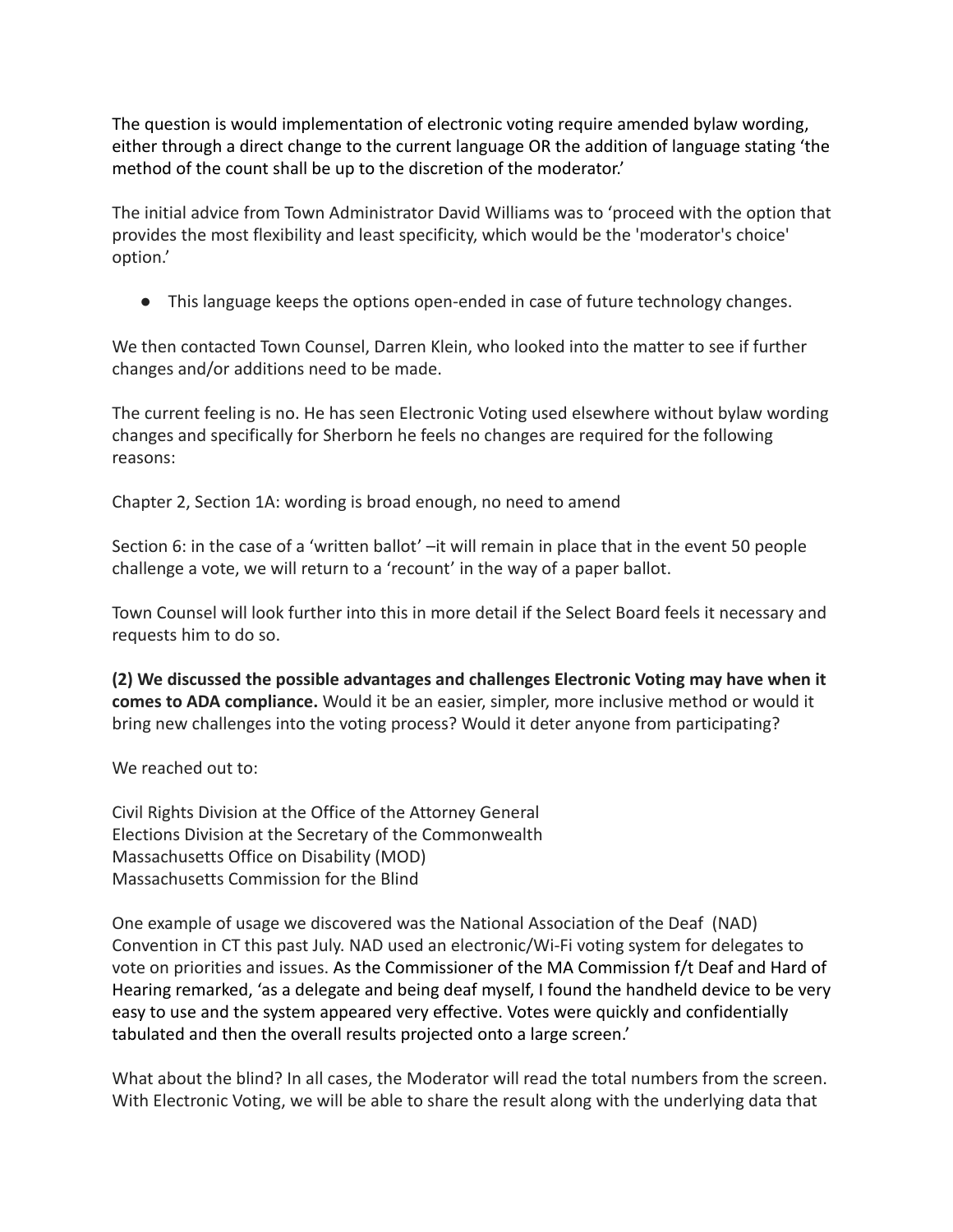produced that result. In the case of ballot votes, the visually impaired may find pressing a button easier than tearing off a stub.

#### **Conclusion and Recommendations**

Our research has led us to believe that among Electronic Voting solutions that we evaluated, the one most suitable is TurningPoint Solutions, as presented in Section 2 of this report. And although the Committee was not charged with making a recommendation on whether the Town should use Electronic Voting, after research and discussion we, as a Committee, unanimously feel that the use of Electronic Voting would be a beneficial change.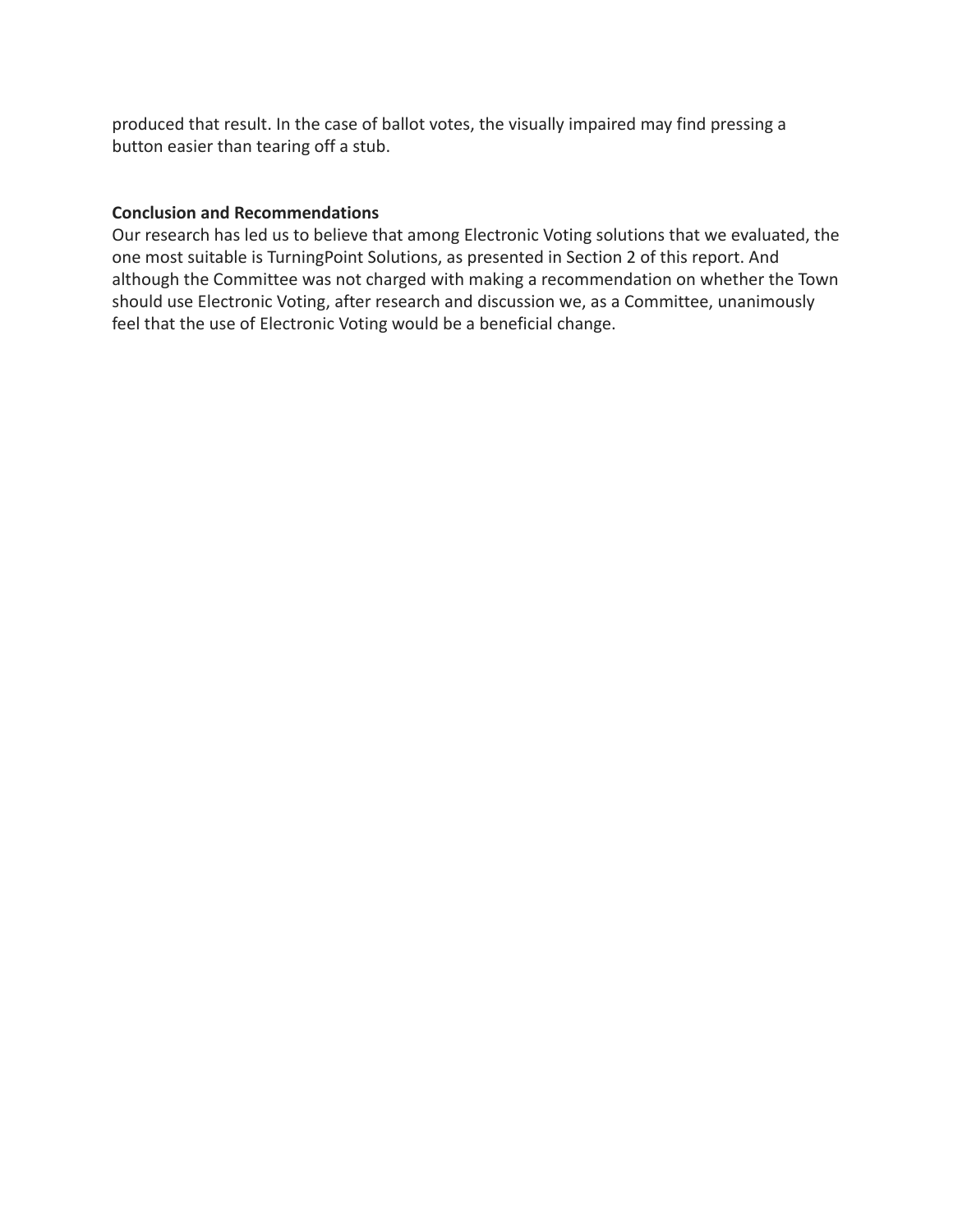# **Appendices**

# **Appendix 1 Electronic Voting Questionnaire**

Introductory questions:

- Are you using Electronic Voting (EV)?
- Are you considering using EV?
- How far down the path are you?

|                            | Question                                                                               | <b>Sherborn Context</b>                                                                                                                                                                                                                                                                                                                                                                                                                                                                                                                                                                                                                                                                                            | Vendor Context (for each<br>of the vendors<br>evaluated/selected)                                                                                                            |
|----------------------------|----------------------------------------------------------------------------------------|--------------------------------------------------------------------------------------------------------------------------------------------------------------------------------------------------------------------------------------------------------------------------------------------------------------------------------------------------------------------------------------------------------------------------------------------------------------------------------------------------------------------------------------------------------------------------------------------------------------------------------------------------------------------------------------------------------------------|------------------------------------------------------------------------------------------------------------------------------------------------------------------------------|
| <b>Needs</b>               | What were the driving<br>needs for considering EV<br>in your municipality?             | Accuracy:<br>Town Moderator indicated from<br>moderating experience that<br>there can be a discrepancy<br>between voice votes and hand<br>votes<br>Nay voters have an<br>$\bullet$<br>advantage over Yea voters<br>Voters seated closer to the<br>front have an advantage<br>over those seated further<br>away.<br>Do people change their<br>votes when given the<br>opportunity through the<br>use of cards or paper<br>ballot following a voice<br>vote?<br>Privacy:<br>It is important for voters to be<br>able to vote without feeling<br>uncomfortable and<br>peer-pressured<br>Time:<br>Electronic voting is intended to<br>significantly reduce the time it<br>takes to conduct voting in town<br>meetings. | Can the vendor's system<br>assure accuracy?<br>Can the vendor's system<br>assure privacy?<br>How intuitive,<br>easy-to-use and fast to<br>operate is the vendor's<br>system? |
| Requirements<br>(criteria) | How many attendees in<br>your town meetings?<br>Open (OTM) or<br>representative (RTM)? | Voter count:<br>Based on previous town meeting<br>data, we should plan for an                                                                                                                                                                                                                                                                                                                                                                                                                                                                                                                                                                                                                                      | What are the terms<br>offered by the vendor<br>w/r/t handset count                                                                                                           |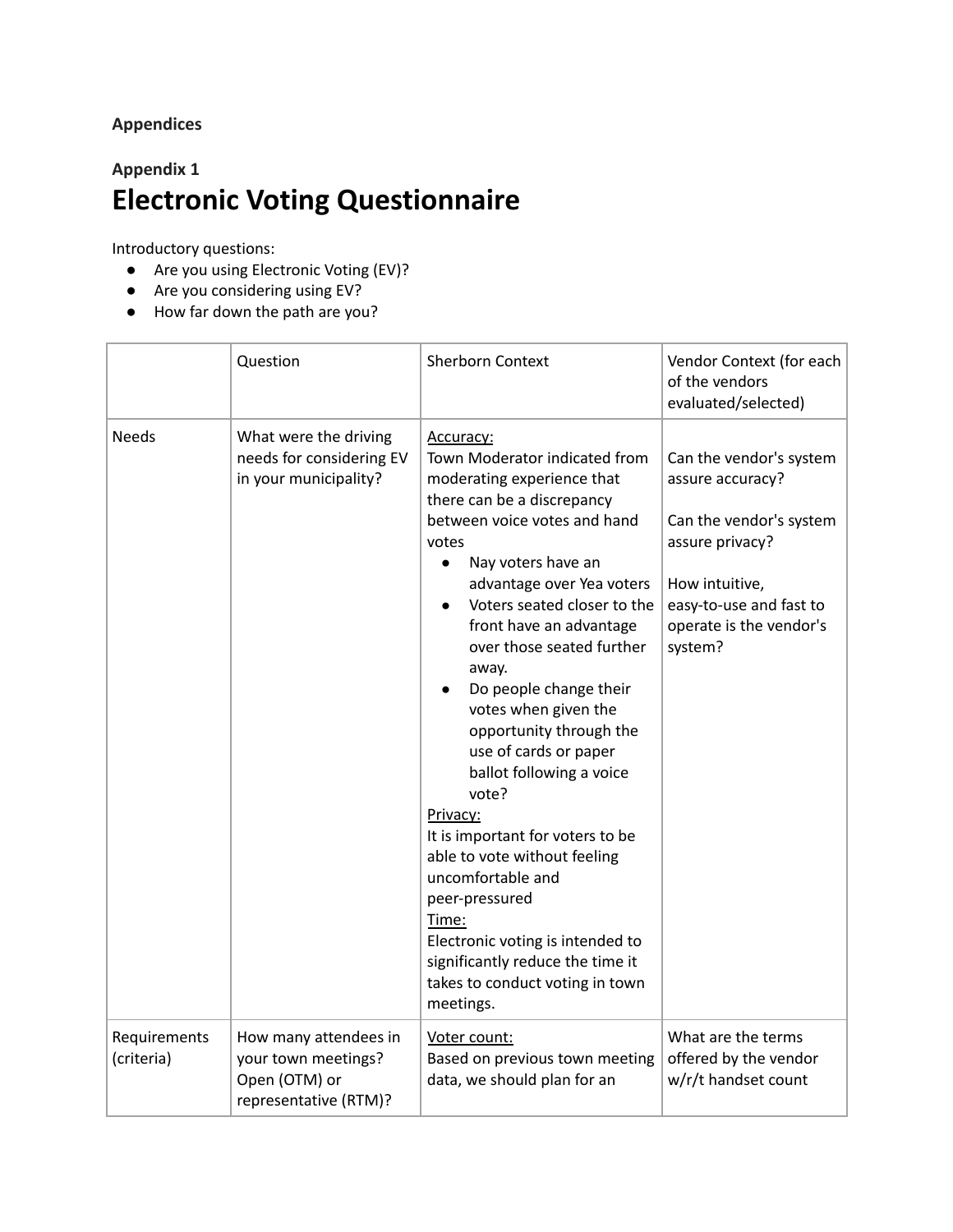|                          |                                                           | average of 300 voters and a<br>maximum of 500+.<br>Information Technology (IT)<br>organization:                                                                             | (e.g., 0-100, 100-500,<br>$500+$ , etc.)                                                        |
|--------------------------|-----------------------------------------------------------|-----------------------------------------------------------------------------------------------------------------------------------------------------------------------------|-------------------------------------------------------------------------------------------------|
|                          |                                                           | Sherborn does not have a<br>dedicated IT organization.<br>User-friendly:<br>Since saving time in town                                                                       | How does your system<br>ensure anonymity and<br>protect voter privacy?                          |
|                          |                                                           | meetings is a major driving need<br>for investigating EV, it is<br>important that an EV system be                                                                           | How does your system<br>ensure security?                                                        |
|                          |                                                           | user-friendly. It doesn't make<br>sense to use a system that isn't<br>intuitive and easy-to-use as the<br>result won't be saving time, but<br>rather shifting the time from | Can your system support<br>a town meeting layout<br>with voters split into<br>multiple rooms?   |
|                          |                                                           | conducting the votes to<br>explaining the system!<br>Anonymity:<br>Sherborn has Open Town                                                                                   | What is the transmission<br>mechanism between<br>clickers and receiver and<br>how do you ensure |
|                          |                                                           | Meetings as opposed to<br>Representative, as such,<br>anonymity of votes is important.<br>Security:                                                                         | operation in the context<br>of no cell phone<br>coverage?                                       |
|                          |                                                           | Voters need to know that their<br>votes are secure and accurately<br>recorded.<br>Multi-room:                                                                               |                                                                                                 |
|                          |                                                           | The example of our 2017 Special<br>Town Meeting where voters<br>were split into multiple rooms in<br>Pine Hill.                                                             |                                                                                                 |
|                          |                                                           | Mudge Auditorium has no<br>mobile phone service.<br>Therefore, any electronic voting<br>system that depends on cell<br>phone coverage will not work.                        |                                                                                                 |
| Process for<br>selection | Which vendors did you<br>evaluate?                        | We are starting with the<br>evaluation of two vendors: OTI<br>and Turning Technologies that                                                                                 |                                                                                                 |
|                          | If you used a RFP, would<br>you be able to share<br>that? | met our initial criteria.<br>It would be ideal to have a free<br>pilot. This will helps us with:<br>Socializing the system                                                  |                                                                                                 |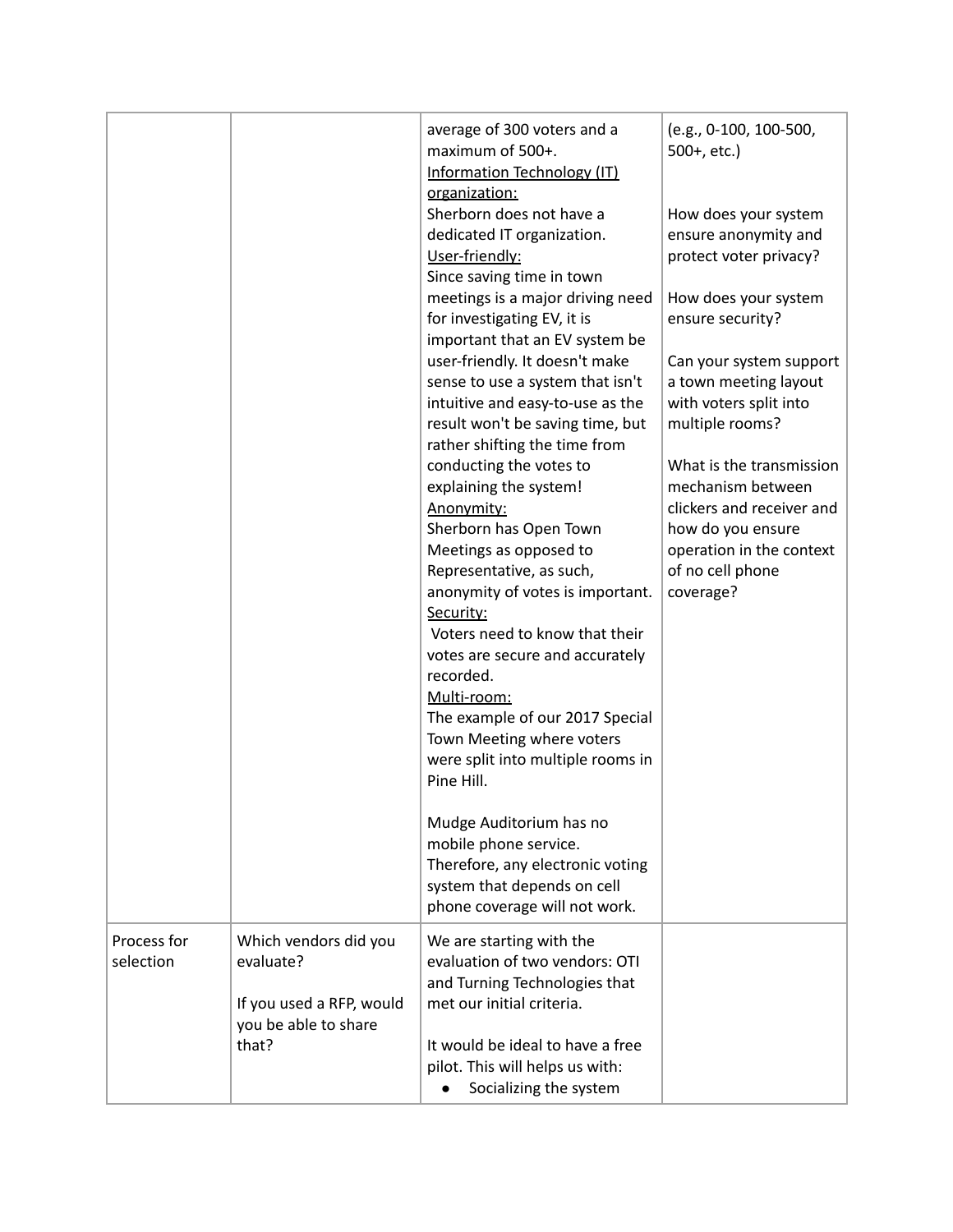|                         | How did each vendor<br>score against each of<br>your requirements?<br>Did you have a pilot?<br>How did it go? | Ensuring technical<br>feasibility in Sherborn<br>(e.g., given no cell phone<br>coverage at Mudge<br>Auditorium, or given<br>whatever interference<br>there might be with the<br>transmission band)<br>How is the pricing different<br>among purchase, a one-time<br>rental vs. multi-year lease (i.e.,<br>does commitment to a vendor<br>for x number of years give us<br>better pricing?)<br>If the town leased or purchased<br>a system with a certain number<br>of handsets and if we expected a<br>surge in number of voters for an<br>upcoming town meeting beyond<br>the number of handsets<br>purchased/leased, can the<br>vendor accommodate such<br>surges and under what terms?<br>Town Clerk mentioned the<br>interesting fact that some<br>municipalities are exploring the<br>possibility of renting from other<br>municipalities. Therefore, in<br>addition to considering the two<br>vendors, it behooves us to ask<br>other municipalities that own<br>our preferred system whether<br>they are open to such an<br>arrangement and how that<br>might work. We need to review<br>the contract terms including SW<br>licensing terms, if any. |  |
|-------------------------|---------------------------------------------------------------------------------------------------------------|-------------------------------------------------------------------------------------------------------------------------------------------------------------------------------------------------------------------------------------------------------------------------------------------------------------------------------------------------------------------------------------------------------------------------------------------------------------------------------------------------------------------------------------------------------------------------------------------------------------------------------------------------------------------------------------------------------------------------------------------------------------------------------------------------------------------------------------------------------------------------------------------------------------------------------------------------------------------------------------------------------------------------------------------------------------------------------------------------------------------------------------------------------------|--|
| Process for<br>approval | What was your process<br>for approving the use of<br>EV in Town Meetings?                                     | Thoughts on socializing the<br>electronic voting system:<br>Road show<br>Council on aging<br>Pilot in a town meeting                                                                                                                                                                                                                                                                                                                                                                                                                                                                                                                                                                                                                                                                                                                                                                                                                                                                                                                                                                                                                                        |  |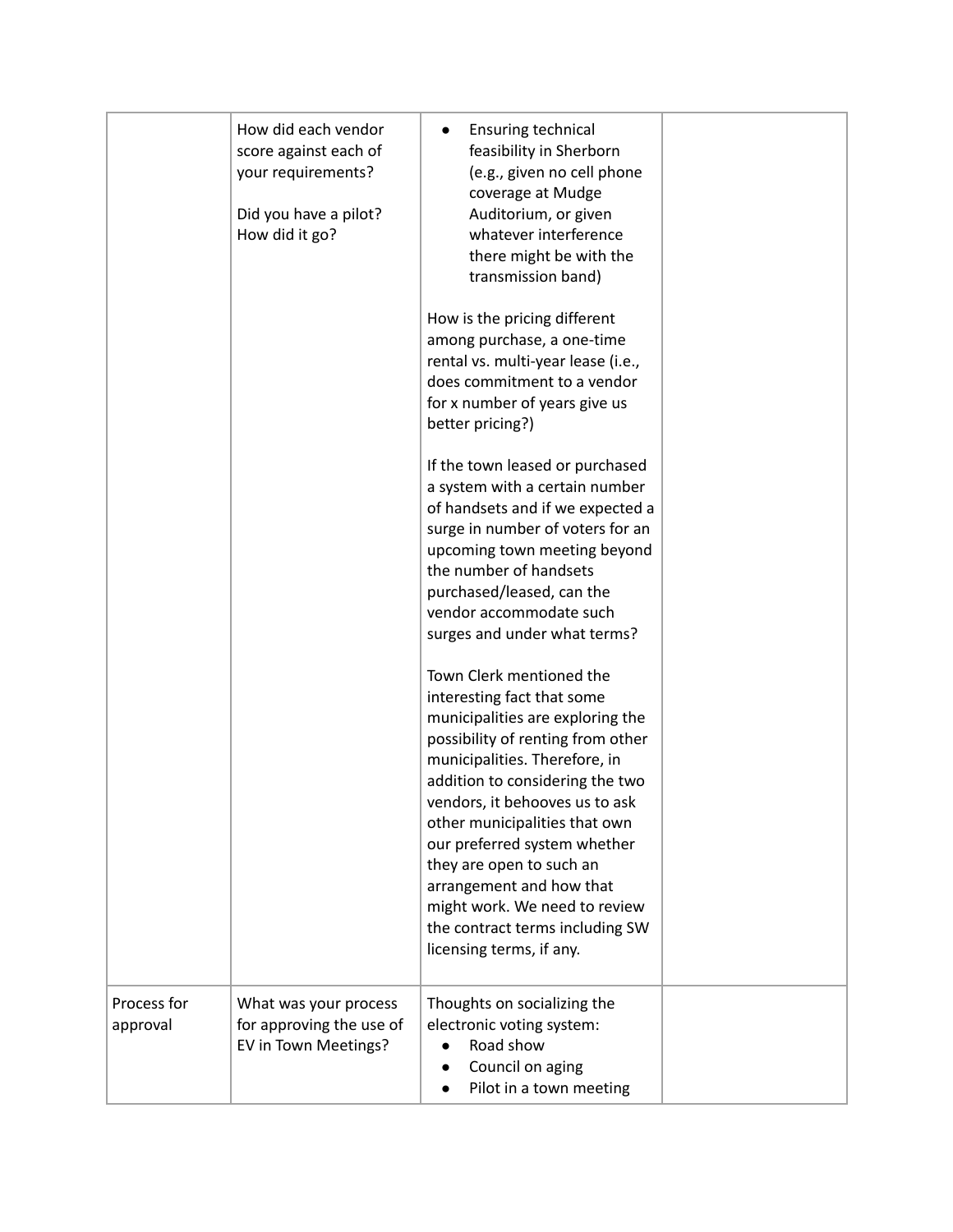|                               | Did you socialize the EV<br>system before<br>committing? How?                                                                                                                                                                                                                                                                                                                                                                                                                                                                                                                                                                                                                                                                                                                                    |                                                                                                                                                                                                                                                                                                                                                                                                                                                                                                                                                                                                                                                                                                                                                      |                                                                                                                                                                                                                                                                                                                                                                                                                                                                                                                                                                                                                                                                                                                                                                                                                      |
|-------------------------------|--------------------------------------------------------------------------------------------------------------------------------------------------------------------------------------------------------------------------------------------------------------------------------------------------------------------------------------------------------------------------------------------------------------------------------------------------------------------------------------------------------------------------------------------------------------------------------------------------------------------------------------------------------------------------------------------------------------------------------------------------------------------------------------------------|------------------------------------------------------------------------------------------------------------------------------------------------------------------------------------------------------------------------------------------------------------------------------------------------------------------------------------------------------------------------------------------------------------------------------------------------------------------------------------------------------------------------------------------------------------------------------------------------------------------------------------------------------------------------------------------------------------------------------------------------------|----------------------------------------------------------------------------------------------------------------------------------------------------------------------------------------------------------------------------------------------------------------------------------------------------------------------------------------------------------------------------------------------------------------------------------------------------------------------------------------------------------------------------------------------------------------------------------------------------------------------------------------------------------------------------------------------------------------------------------------------------------------------------------------------------------------------|
| Process for<br>implementation | Do you own or lease the<br>system?<br>How many handheld<br>devices, receivers,<br>floating iPads,<br>computers, etc. do you<br>have?<br>For the below set of<br>questions, could you<br>please specify if you<br>perform it in-house<br>(please specify if the<br>Town has dedicated IT<br>organization, dedicated<br>committee, or citizens<br>performing these<br>functions) or if the<br>vendor assists:<br>What are your<br>procedures for:<br>System pre-test<br>System<br>configuration/pre-<br>programming<br>Check-in process<br>(distributing<br>clickers): What are<br>your check-in<br>procedures? How<br>do you integrate<br>with your client<br>towns' existing<br>check-in<br>procedures? How<br>do you ensure that<br>non-voters are not<br>issued a handset?<br>System operation | System pre-test<br>System pre-configuration /<br>pre-programming, if any<br>Check in process<br>What, if anything, will the<br>check-in team have to do<br>differently when using EV?<br>Education<br>How do we introduce the<br>$\bullet$<br>system and educate voters<br>on its use the first time we<br>use the system and at the<br>start of every subsequent<br>town meeting where EV is<br>used?<br>System operation<br>Given the lack of IT<br>resources in Sherborn and<br>depending on the<br>difficulty of operating the<br>system, vendor assistance<br>may be required in town<br>meetings<br>Check out process<br>What, if anything, will the<br>check-out team have to do<br>differently when using EV?<br>Ongoing updates/maintenance | What are the<br>requirements and typical<br>procedures for:<br>System pre-test<br>System<br>configuration/pre-<br>programming<br>Check-in process<br>(distributing<br>clickers): What are<br>your check-in<br>procedures? How<br>do you integrate<br>with your client<br>towns' existing<br>check-in<br>procedures? How<br>do you ensure that<br>non-voters are not<br>issued a handset?<br>System operation<br>Check-out process<br>$\bullet$<br>(collecting<br>clickers): What are<br>your check-out<br>procedures? How<br>do you ensure that<br>handsets are<br>returned properly<br>even though there<br>are non-voters<br>who don't have<br>handsets to<br>return?<br>Ongoing updates /<br>maintenance<br>How many updates have<br>you issued in the past<br>3-5 years? Do you have<br>release notes indicating |
|                               | Check-out process<br>(collecting clickers):                                                                                                                                                                                                                                                                                                                                                                                                                                                                                                                                                                                                                                                                                                                                                      |                                                                                                                                                                                                                                                                                                                                                                                                                                                                                                                                                                                                                                                                                                                                                      | what those updates<br>were?                                                                                                                                                                                                                                                                                                                                                                                                                                                                                                                                                                                                                                                                                                                                                                                          |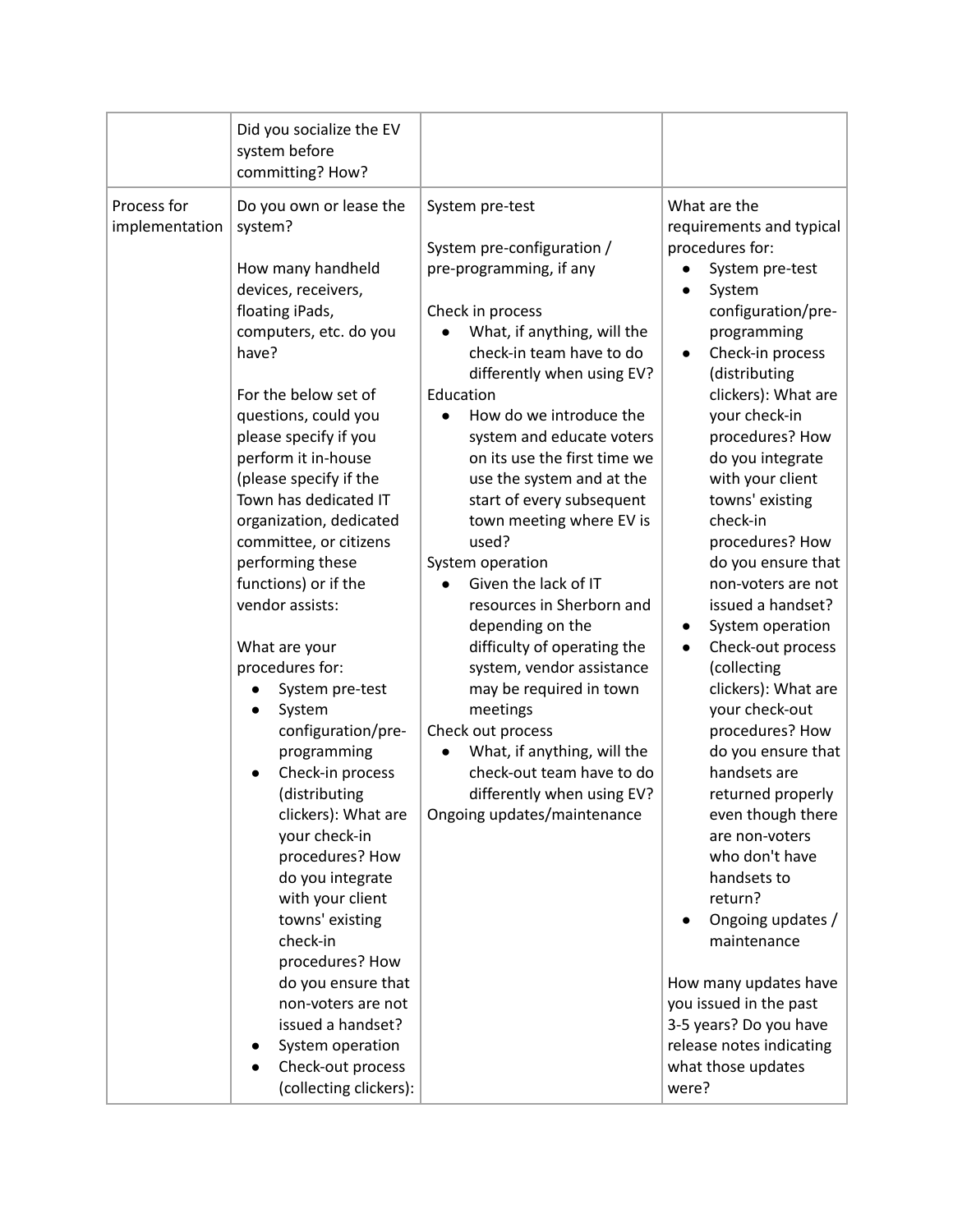|          | What are your<br>check-out<br>procedures? How<br>do you ensure that<br>handsets are<br>returned properly<br>even though there<br>are non-voters who<br>don't have<br>handsets to<br>return?<br>Ongoing updates /                                                       | What maintenance did<br>you need to perform in<br>the past 3-5 years?<br>How often do clickers<br>get lost after a town<br>meeting? What is the<br>remedy in such a<br>situation?                                                               |
|----------|------------------------------------------------------------------------------------------------------------------------------------------------------------------------------------------------------------------------------------------------------------------------|-------------------------------------------------------------------------------------------------------------------------------------------------------------------------------------------------------------------------------------------------|
|          | maintenance<br>How many updates have<br>you been issued in the<br>past 3-5 years?<br>What maintenance did<br>you need to perform in<br>the past 3-5 years?<br>How often do clickers get<br>lost after a town<br>meeting? What is the<br>remedy in such a<br>situation? |                                                                                                                                                                                                                                                 |
| Feedback | If you used the<br>technology, what issues<br>did you encounter?<br>If no, why did you choose<br>not to pursue EV?<br>Any recommendations<br>for best practices from<br>your experience that you<br>can share with us?                                                 | Can you share with us<br>the list of municipalities<br>that you serve?<br>In general, do you have a<br>set of best practices that<br>you can share with us<br>from your experience of<br>working with your<br>existing base of client<br>towns? |
|          |                                                                                                                                                                                                                                                                        |                                                                                                                                                                                                                                                 |

# **Appendix 2**

Towns that use TurningPoint for electronic voting as of September 13, 2018: